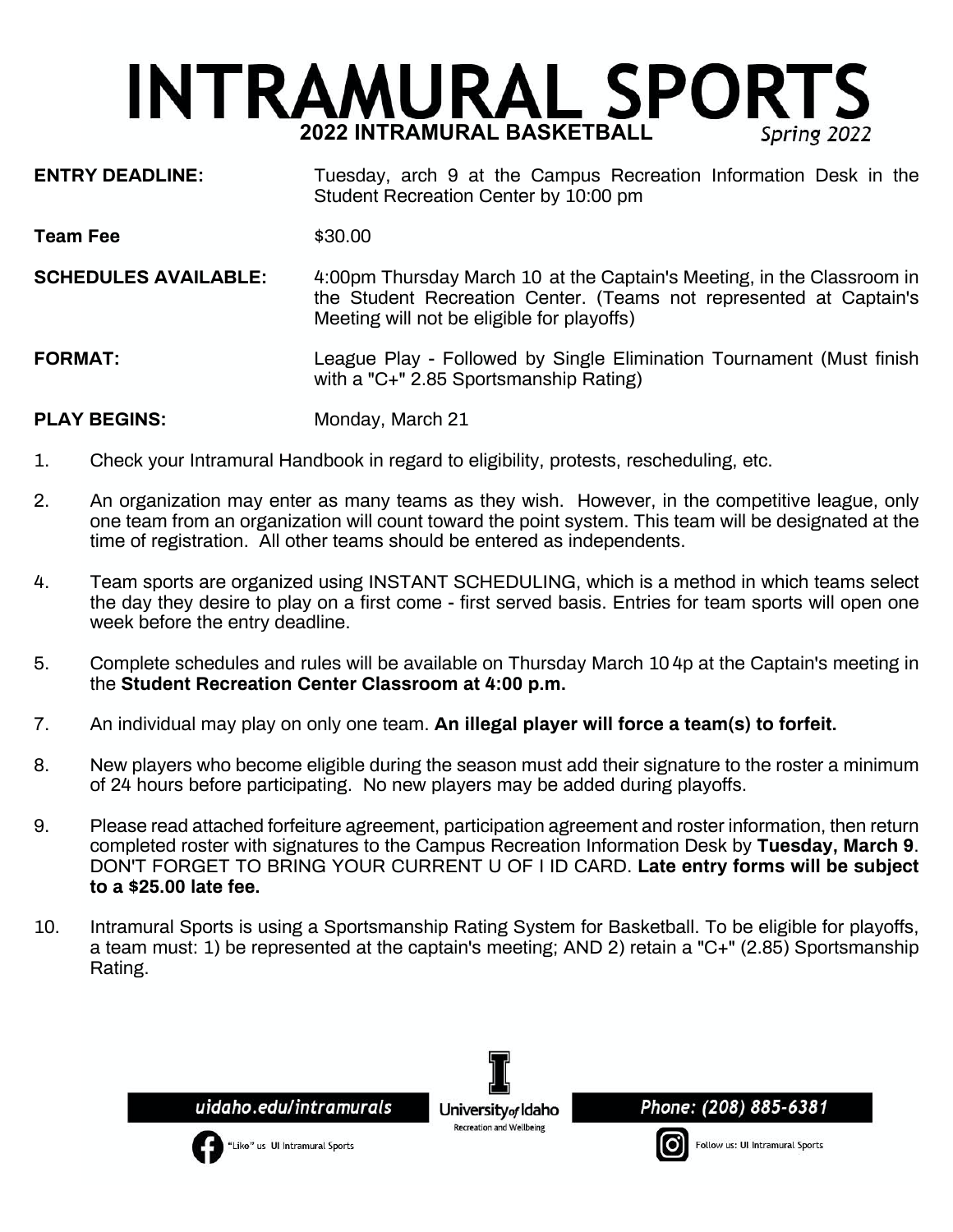## 2022 INTRAMURAL BASKETBALL

TEAM NAME\_\_\_\_\_\_\_\_\_\_\_\_\_\_\_\_\_\_\_\_\_\_\_\_\_\_\_\_\_\_\_\_\_\_\_\_\_\_\_\_\_\_\_\_\_\_\_\_\_\_\_\_\_\_\_\_\_\_\_\_\_\_\_\_

## FORFEITURE AGREEMENT

- 1. I hereby grant Intramural Sports permission to charge a fee to my University account in the event that my intramural team forfeits its scheduled game. The first forfeit will cost me **\$40.00**, however, my team will still be eligible to finish league play. My team's second forfeit will cost me an additional **\$40.00 (\$80.00 total)** and disqualify my team from further competition.
- 2. I understand that this team must be represented at the Captain's meeting or we will not be eligible for the playoffs. I am also fully aware of the player eligibility rules enforced by Intramural Sports. There are no members of this team who are ineligible or who are playing this same sport on another Intramural team.

| <b>Print Captain's Name</b>                                  |                                                                                  | Student/Faculty/Staff ID Number -<br>(Must present Current U of I ID when registering) |                                                   |                   |
|--------------------------------------------------------------|----------------------------------------------------------------------------------|----------------------------------------------------------------------------------------|---------------------------------------------------|-------------------|
| <b>Email Address</b>                                         |                                                                                  |                                                                                        |                                                   |                   |
| Signature<br><b>Note the change in Forfeit Fee's (above)</b> | **PLEASE RETURN TO CAMPUS RECREATION WITH TEAM ROSTER.                           | <b>Phone Number</b>                                                                    |                                                   |                   |
| being most preferred, 4 least preferred<br>Monday<br>Tuesday | Day preferred: Please number day preference in order, 1<br>Wednesday<br>Thursday |                                                                                        | For Office Use Only:<br>Signed $(2)$<br>Initial   | Day<br>ID Checked |
|                                                              | uidaho.edu/intramurals<br>Ul Intramural Sports                                   | University <sub>of</sub> Idaho<br><b>Recreation and Wellbeing</b>                      | Phone: (208) 885-6381<br>Intramural_Sports_UIdaho |                   |